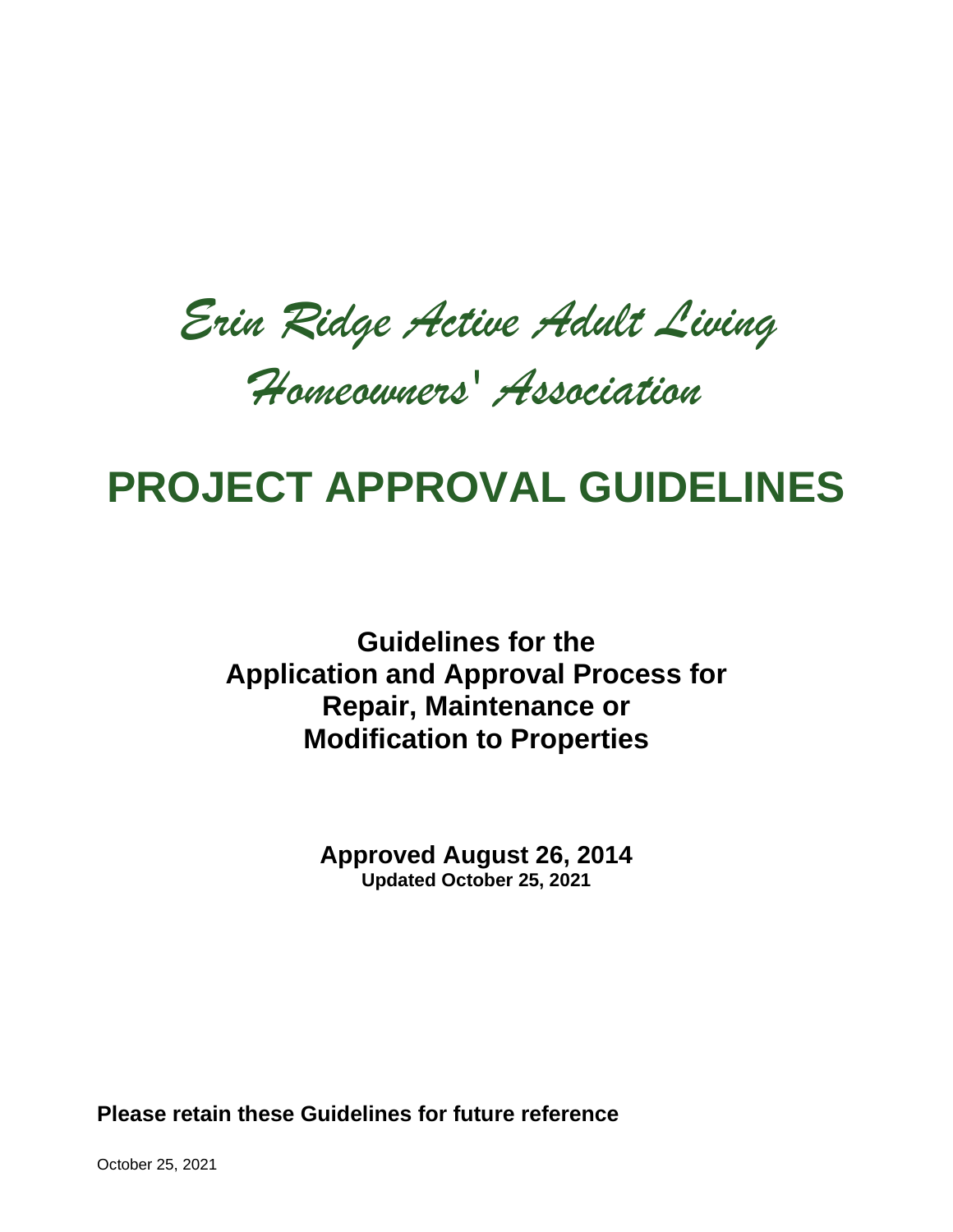# **TABLE OF CONTENTS**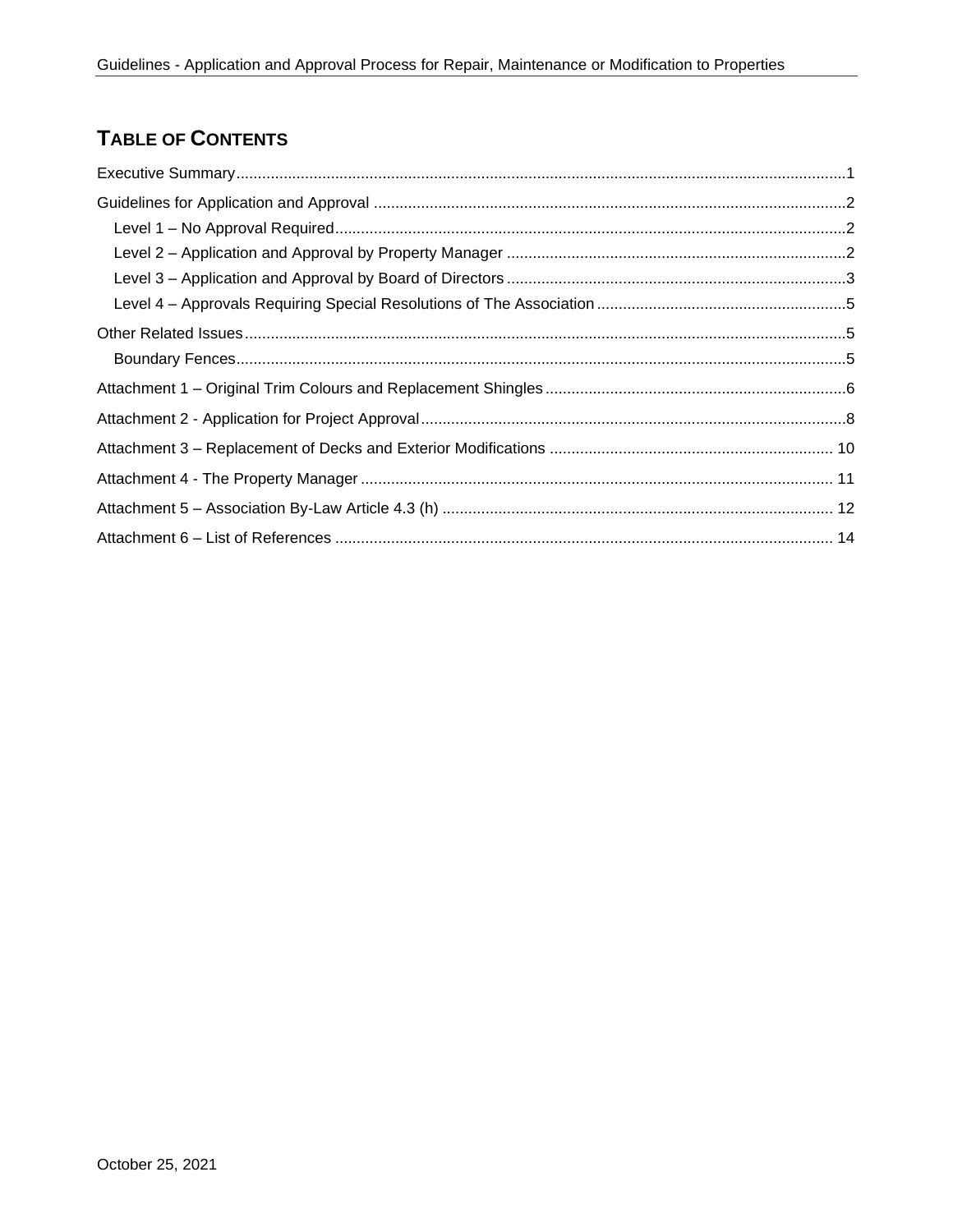# <span id="page-2-0"></span>**EXECUTIVE SUMMARY**

Homeowners are responsible for the repair, maintenance and/or replacement of the exterior of their home and property. According to Article 2.2 of the Restrictive Covenant and Article 4.3 (h) of the Association By-Laws, approval in writing from the Board of Directors is required for any modifications or alteration to the exterior of any building or property.

These Guidelines are an update of the May 2013 Guidelines on the application and approval process for repair, maintenance or modification to properties, based on experience gained during the one year trial period that the guidelines were in effect. The Guidelines are supplementary guidance on the application of Article 4.3(h) of the Association By-Law's, as amended, and were developed in an attempt to take a practical approach that does not infringe on the rights of the homeowner, ensures that the process is not too onerous and provides the homeowner with some flexibility. A four level application and approval process has been developed to assist both the Board of Directors and the homeowners.

### **Level 1 – No Approval Required**

### **Level 2 – Approval by the Property Manager**

### **Level 3 – Approval by the Board of Directors**

#### **Level 4 – Approval by Special Resolution of the Association**

If there are any questions or concerns regarding these Guidelines, please contact the Board of Directors or the Property Manager. The Board of Directors welcomes all homeowner comments and suggestions.

Paragraphs which have been amended in this edition of the Guidelines are marked with a sidebar.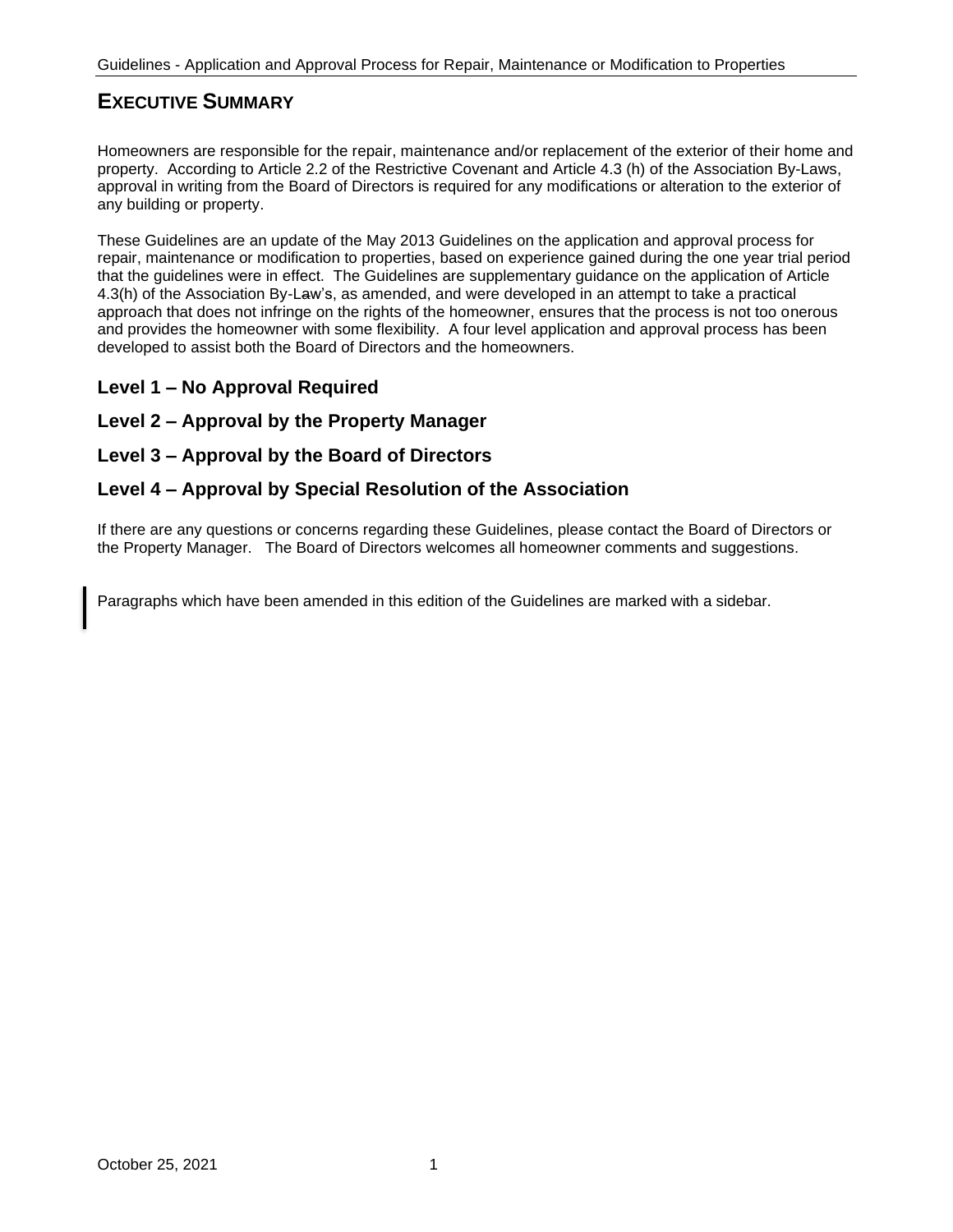# <span id="page-3-0"></span>**GUIDELINES FOR APPLICATION AND APPROVAL**

### <span id="page-3-1"></span>**LEVEL 1 – NO APPROVAL REQUIRED**

Level 1 items are repairs or replacements to buildings and property with like and kind materials, plus minor additions as specified below.

#### **Procedure**

- 1. These alterations and replacements have been approved by the Board of Directors based on precedents and then **only when original paint colours and/or original like and kind materials are used.** See original and replacement colours in Attachment 1.
- 2. No written application or approval is required on the following items:
	- Painting and Trim.
	- Deck repair to deck boards, stairs, railings, lattice with existing materials and colour.
	- Replacement of existing decorative rock or mulch.
	- Driveway and sidewalk mud jacking.
	- Concrete (repair or replacement).
	- Repair or replacement of existing eaves troughs and gutters and downspouts with existing colours or those specified in Attachment 1.
	- Repair or replacement of existing fascia, soffits, siding, stucco or bricks with existing colours or those specified in Attachment 1.
	- Trees & Shrubs (replacement).
	- Front door (repair or replacement).
	- Screen door (repair or replacement).
	- Garage door (repair or replacement).
	- Railings on front and back decks.
	- Door Bells.
	- House Numbers.
	- Mailboxes.
	- Outdoor light fixtures replacements for garage, front door light and back deck light.
	- Sprinkler system repair or replacement.
	- Installation of new outdoor security camera, surveillance, or monitoring equipment.
	- Installation of garden and house accessories or decorations such as patio lights, solar lights, statues, birdbaths, birdhouses and feeders, weather vanes, and hose reels.

### <span id="page-3-2"></span>**LEVEL 2 – APPLICATION AND APPROVAL BY PROPERTY MANAGER**

Level 2 items are minor additions or alterations and replacements as specified below.

A written application is to be prepared by the homeowner and submitted to the Property Manager. An Application Form has been designed and is included as Attachment 2 to the Guidelines.

To expedite a processing of such requests, the Board of Directors has delegated authority to the Property Manager to review the application and provide written approval to the homeowner on behalf of the Board of Directors.

# **Procedure**

1. A written application is to be prepared by the homeowner detailing and explaining what they wish to do and submitted to the Property Manager. An Application Form is contained in Attachment 2 which can be used for this purpose. An e-mail message to the Property Manager, Tammy Pope, KDM Management Inc. at tpope@kdmmgmt.ca containing the same information can also be used.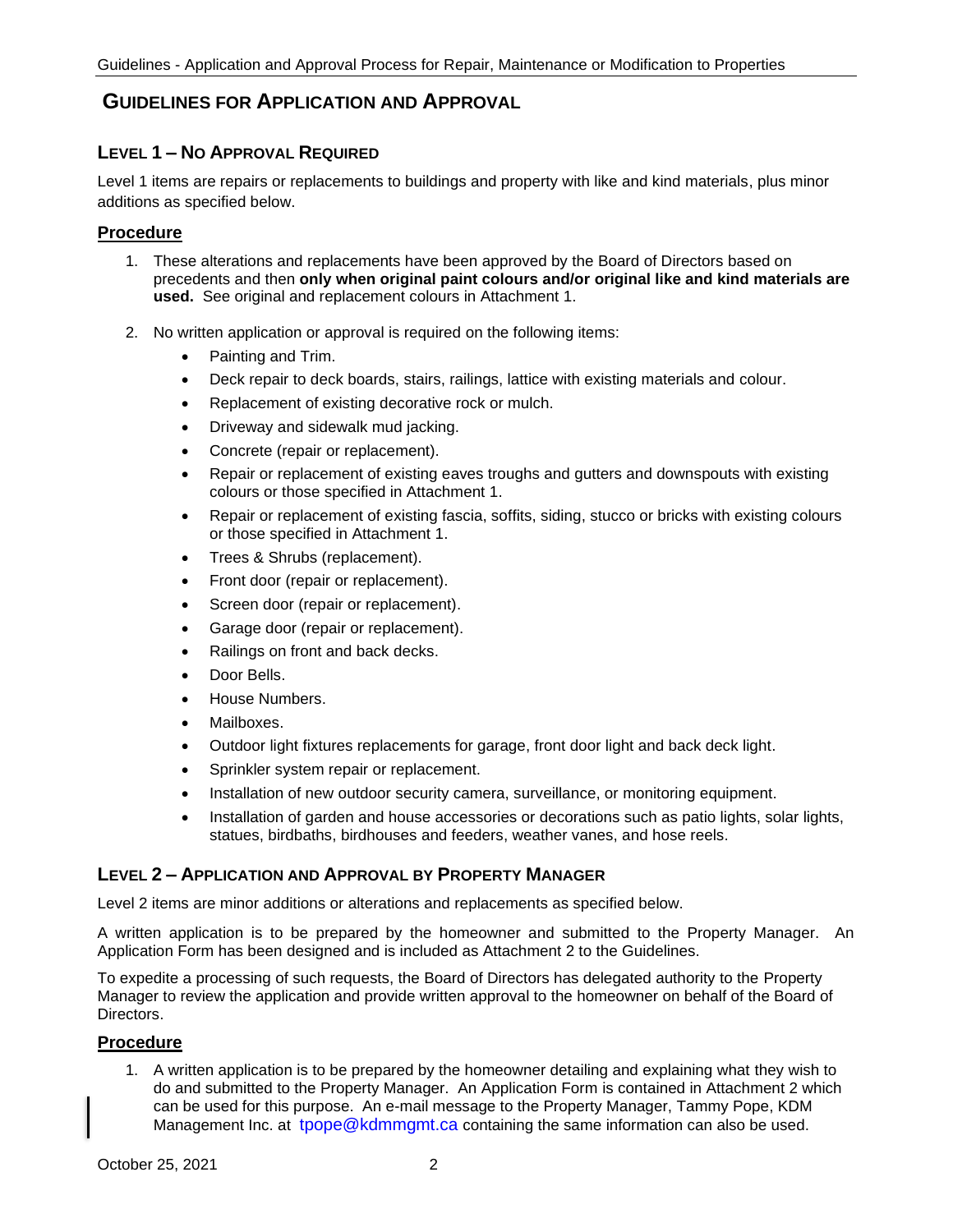#### Guidelines - Application and Approval Process for Repair, Maintenance or Modification to Properties

- 2. Depending on the scope of the project, the application may also require a detailed plan, a map, a drawing, photographs, dimensions showing the location and proximity to other properties, the colour, make, model, manufacturer and start and completion date.
- 3. The Property Manager will review the application. If it meets the prescribed criteria the Property Manager will approve it on behalf of the Board and within ten (10) days provide written approval to the homeowner.
- 4. Upon completion of the project, the Board will ensure a final inspection is made to verify all requirements have been met by the homeowner.
- 5. The following is a list of items that can be approved by the Property Manager:
	- Installation of new air conditioners Due to the noise levels of air conditioners the written request shall include approval from the immediately adjacent or adjoining neighbours.
	- Construction of new flower beds, decorative rock, patio bricks, patio blocks, landscape edging around trees (tree wells) within boundary. The homeowner is responsible for the ongoing maintenance of new additions or modifications.
	- Trees & Shrubs (removal) The request should give an explanation for the tree removal, stump removal, repair to grass, etc.
	- Installation of new front door, screen door or garage door.
	- Installation of new outdoor light fixtures for garage, front door light or back deck lights. Fixtures may be of a different design than current fixtures, but must be white in colour.
	- Installation of new sprinkler system.
	- Installation of new satellite dishes.
	- Installation of new sky lights.
	- Installation of temporary canopies and screen houses.
	- Installation of lattice work around the base of decks with colours matching the deck.
	- Roof shingle replacement when shingles of a type and colour specified in Attachment 1, or that have previously been approved by the Board, are used. When replacing shingles of semi-detached units the "good neighbour policy" is highly recommended. This means that the request for shingle replacement should be a joint application by both homeowners of the semi-detached units.
	- Change of colour of Wedgewood, Blue Spruce or Navajo White colour garage doors to Albright Pure White, in accordance with Attachment 1. When changing colours of garage doors of semi-detached units the "good neighbour policy" is highly recommended. This means that the request for change of colour should be a joint application by both homeowners of the semi-detached units.
	- Deck repair, replacement with materials other than wood, or painting, in accordance with Attachment 3. Deck expansions are permitted, but may not extend beyond 10 feet from the building, not including allowances for a 3' (foot) by 3' (foot) stair landing. A permit may be required from the City of St. Albert.

### <span id="page-4-0"></span>**LEVEL 3 – APPLICATION AND APPROVAL BY BOARD OF DIRECTORS**

Level 3 items are all additions or alterations not included in either Level 1 or Level 2 and which are permitted by the By-Laws of the Association without the requirement for a Special Resolution of the Association.

A written application is to be prepared by the homeowner and submitted to the Property Manager for approval by the Board of Directors. An Application Form is included as Attachment 2 to the Guidelines.

The Board will review the application and may either approve it, approve it conditionally or decline it based on the criteria specified in article 4.3(h) of the Association By-Laws.

#### **Procedure**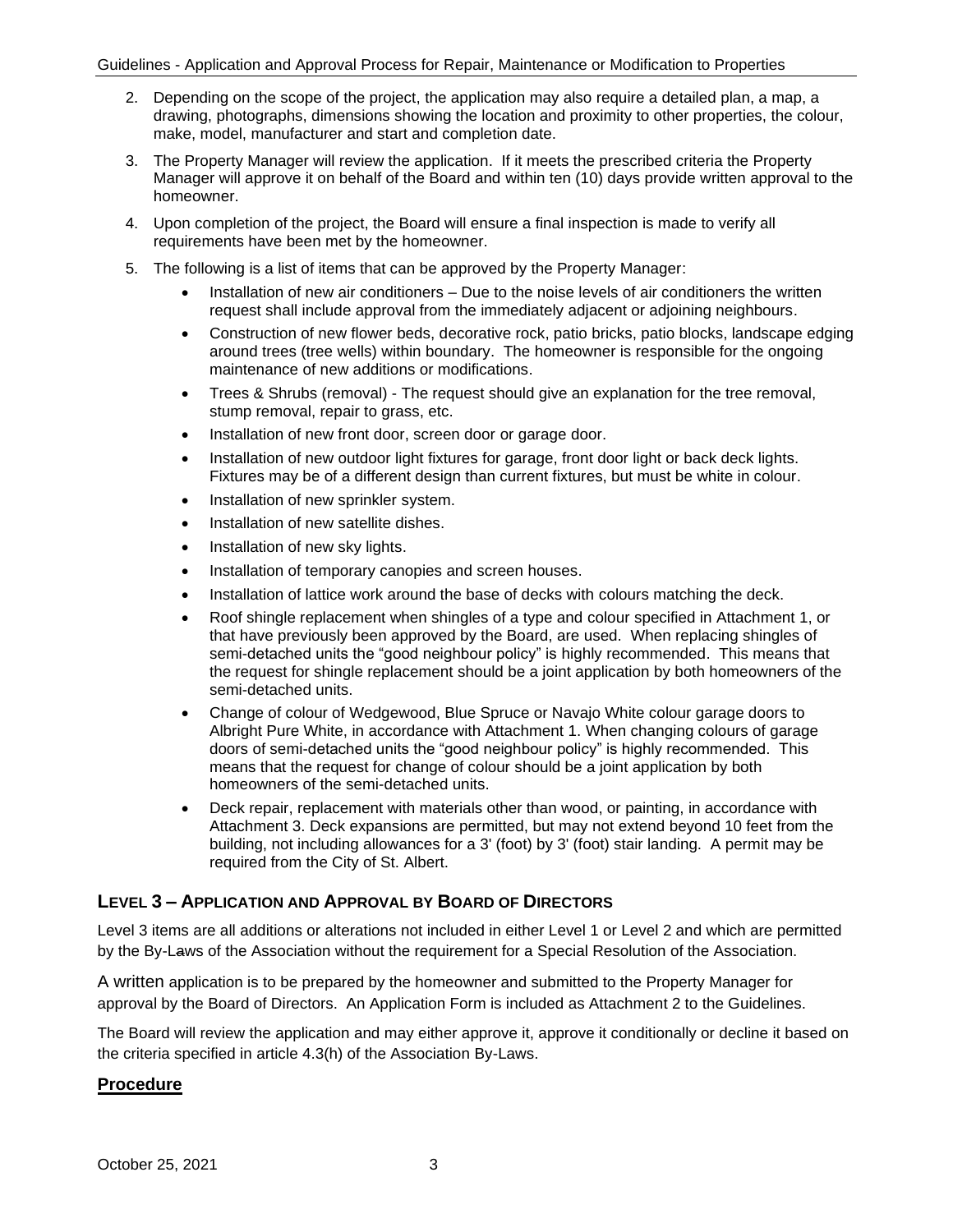- 1. A written application is to be prepared by the homeowner detailing and explaining what they wish to do and submitted to the Property Manager for consideration by the Board of Directors. An Application Form is included as Attachment 2.
- 2. Depending on the scope of the project, the application may also require a detailed plan, a map, a drawing, photographs, dimensions showing the location and proximity to other properties, the colour, make, model, manufacturer and start and completion date.
- 3. The design of the project must be consistent with, and complementary to, the general architectural theme of the community. Any multi-season, permanent addition to the main building must match the exterior of the existing building with the same type and colour of paint, siding or stucco, soffits and fascia, same building and rooflines and same roofing materials.
- 4. A seasonal, screened-in sunroom may be constructed on the deck of an existing building. It may be constructed with vinyl and screen walls and acrylic or metal roofing materials. The structure lines and colours shall be the same as the Building. See article 4.3(h) of the Association By-Law's in Attachment 5.
- 5. Where the application is for other than additions or modification to the exterior of a building, to which paragraph 7 below will apply and a neighbour or neighbours may be affected by the request, they must be provided with an opportunity to address any concerns regarding the request and their approval for the requested application must be obtained in writing. The homeowner making the request shall obtain the neighbours' approval and include it with the application.
- 6. The Board will review the application and either approve it, approve it conditionally (see article 4.3(h) of the Association By-Laws) or reject it.
- 7. When the Board conditionally approves an application for additions or alterations to the exterior of any building, in accordance with Article 4.3(h) of the Association By-Laws, it shall, within ten (10) days deliver a notice to all Members of the Association advising of the conditional approval. Any member of the Association who opposes these additions or alterations to the exterior of a building may file an appeal to the Association within ten (10) days of delivery of the notice of approval to their residence. For additional information on the Appeal Process please refer to the attached By-Law Article 4.3(h) sub-paragraphs 2.3 and 3.0.
- 8. The Board will attempt to provide a written response to the homeowner within twenty-one (21) days of receipt of the application provided no appeals have been received.
- 9. Homeowners must obtain the appropriate building permits from The City of St. Albert. All homeowners are reminded that these permits need to be secured prior to commencing any work. The project must be designed and constructed by qualified personnel.
- 10. Upon completion of the project, the Board will ensure a final inspection is made to verify all requirements have been met by the homeowner.
- 11. The following is a list of items that require a letter of application or proposal and a written letter of approval from the Board of Directors:
	- Aerials and outdoor communication devices.
	- Awnings The written request should include approval from the immediately adjacent or adjoining neighbours.
	- Gardens, planters and brickwork major projects.
	- Trees & Shrubs (new) The plan should include a drawing, map or picture showing the new tree or shrub placement so that it does not hinder ground maintenance.
	- Permanent canopies and screen houses The written request shall include the neighbours' approval.
	- Shingle replacement using architecturally designed laminated fiberglass/asphalt shingles from a manufacturer, other than one specified in Attachment 1. Such shingles must be of a similar colour and style as specified in Attachment 1.
	- Sunroom Any sunroom shall not extend beyond 10 feet from the "building" and be no wider than 14 feet. A permit may be required from the City of St. Albert.
	- Windows and Window Wells (new).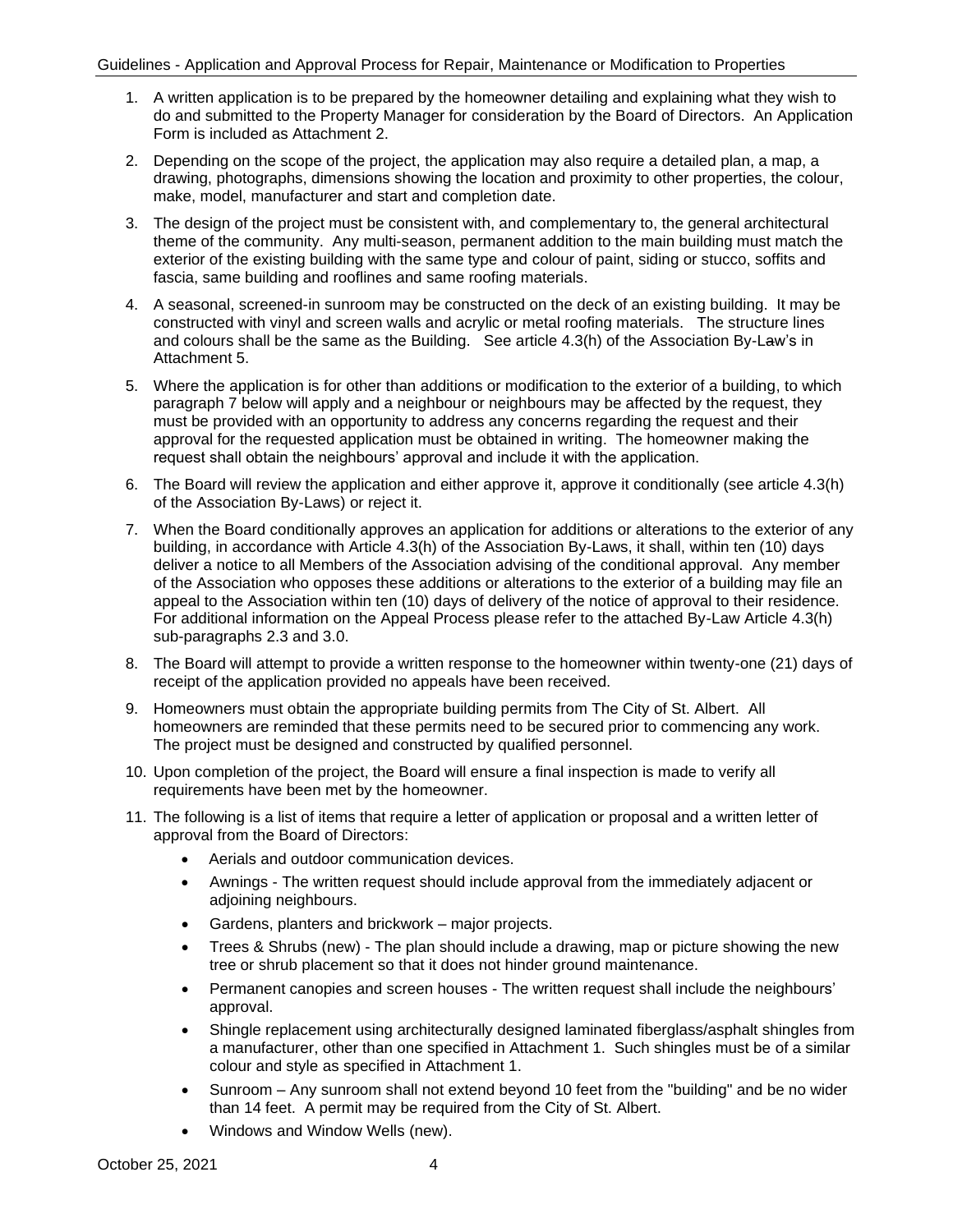# <span id="page-6-0"></span>**LEVEL 4 – APPROVALS REQUIRING SPECIAL RESOLUTIONS OF THE ASSOCIATION**

There are some items which, according to Article 2.2 of the Restrictive Covenant and Article 4.3(h) of the By-Laws, cannot be approved by the Board. These are items such as applications for construction of fences, walls, or barriers, permanent outdoor clothes hanging devices or colour changes to soffits and fascia, stucco or vinyl siding or trim, require approval by Special Resolution of the Association. Special Resolutions of the Association must be presented at the Annual General Meeting or at a special meeting called for that purpose. See articles 1.0, 2.0 and 3.0 of Article 4.3 (h) of the By-Laws in Attachment 4.

Articles 2.2 of the Restrictive Covenant and 4.3(h) of the By-Laws also identify items which cannot be approved.

#### **Procedure**

- 1. A written application for items which require approval by Special Resolution is to be prepared by the homeowner detailing and explaining what they wish to do and submitted to the Property Manager for review by the Board of Directors. An Application Form is included with the Guidelines as Attachment 2.
- 2. Depending on the scope of the project the letter may also require a detailed plan, a map, a drawing, photographs, dimensions showing the location and proximity to other properties, the colour, make, model, manufacturer and start and completion date.
- 3. Recognizing that time is of the essence, the Board will either present the application at the next Annual General Meeting or call a Special Meeting as prescribed in Article 3 of the By-Laws of the Association.
- 4. Special Resolutions require approval of not less than 75% of the members of the Association who, if entitled to do so, vote in person or by proxy.

# <span id="page-6-1"></span>**OTHER RELATED ISSUES**

#### <span id="page-6-2"></span>**BOUNDARY FENCES**

While not a homeowner responsibility, the fences that bound the Erin Ridge Active Adult Living Homeowners' Association are noteworthy. Part of the boundary fences are wooden "good neighbour" fences. These include the wooden fences along the:

- south boundary behind #2 to #18 Enderby Crescent.
- north boundary behind #46 to #68 Enderby Crescent
- eastern boundary that is both alongside and partially behind #19 Edward Way

The "good neighbour" fences are a shared responsibility. Fence maintenance, repair and replacement are a "shared cost" between the Association and the adjacent neighbours.

Some fences abut City of St Albert property and are along common use walkways. In these cases the Association is responsible for the total cost of the maintenance, repair and replacement of these fences. These include:

- the wrought iron fence that forms the west boundary and part of the south boundary, and
- the wooden fence between #26 and #28 Enderby Crescent along the walk way to the St. Albert trail system.

For more information on homeowner involvement in the repair and maintenance of these fences and the associated procedures, please see the Fence Committee Report on the Association website at [http://www.erinridgeaalhoa.com/association-documents.html.](http://www.erinridgeaalhoa.com/association-documents.html)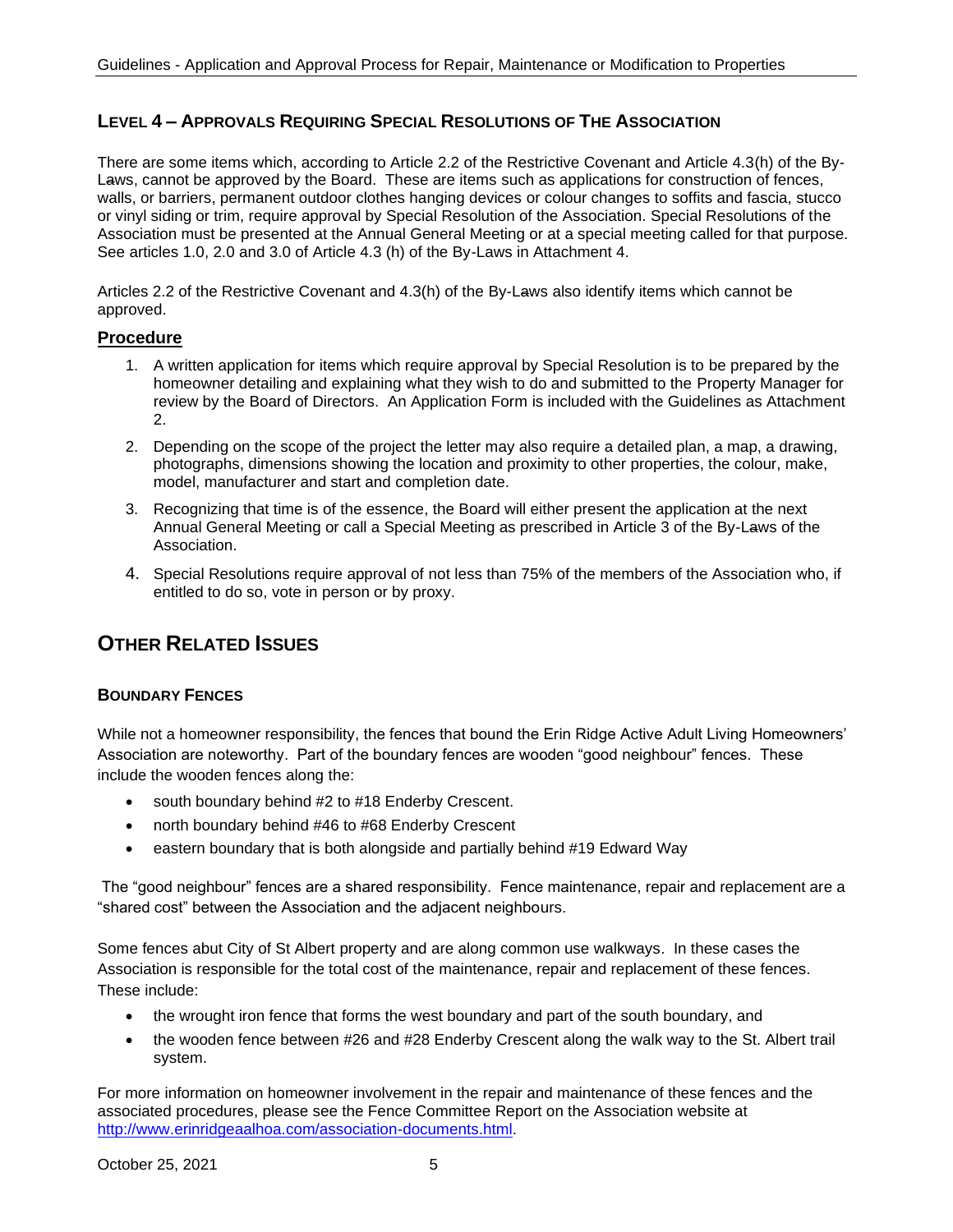# <span id="page-7-0"></span>**ATTACHMENT 1 – ORIGINAL TRIM COLOURS AND REPLACEMENT SHINGLES**

#### **The Original Colours**

The colours for the Erin Ridge Active Adult Living Homeowner's Association as supplied by Christenson Developments are:

- Navajo White
- Albright Pure White
- Wedgwood and
- Spruce Blue

The following specifications and codes for paint and stain from Behr (available at Home Depot) are for reference whenever there is a need to paint front doors, garage doors, painted trim, stairs or decks or to replace soffits and fascia etc.

| <b>Behr Navajo White</b><br>(creamy white)<br>SC - 157<br>or<br>DP - 362 | <b>Behr Wedgwood</b><br>$SC - 107$<br>or<br>$DP - 392$ |  |
|--------------------------------------------------------------------------|--------------------------------------------------------|--|
| <b>Behr Albright Pure</b><br>White<br>#210 Albright pure<br>white        | <b>Behr Spruce Blue</b><br>$DP - 327$                  |  |

Please note that while colour names may change from time to time, the colour codes should remain valid. However, Behr Paint in 2019 provided the following updated information for the Spruce Blue paint colour.

|                   | <b>SW Opposition Colors</b> | , B084Â-10, Spruce Blue, 84/10, Original data |              |  |
|-------------------|-----------------------------|-----------------------------------------------|--------------|--|
| <b>BEHR LVOC</b>  |                             |                                               |              |  |
| Use: Exterior     |                             |                                               |              |  |
| Type: Latex       |                             |                                               |              |  |
| Sheen: FLAT       |                             |                                               |              |  |
|                   | Product Line: PP ULTRA      |                                               |              |  |
| Size:             | Gallon                      | ▼                                             |              |  |
| <b>Base: 4853</b> |                             |                                               |              |  |
|                   | <b>Lighting: Daylight</b>   |                                               |              |  |
|                   |                             |                                               |              |  |
|                   |                             | Ounces                                        | <b>Shots</b> |  |
| DL                |                             | $\overline{\mathbf{z}}$                       | 317          |  |
| EL                |                             | 1                                             | 105          |  |
|                   |                             | 1                                             | 11           |  |
| IL                |                             |                                               |              |  |
| <b>KXL</b>        |                             | 8                                             | 350          |  |
|                   |                             |                                               |              |  |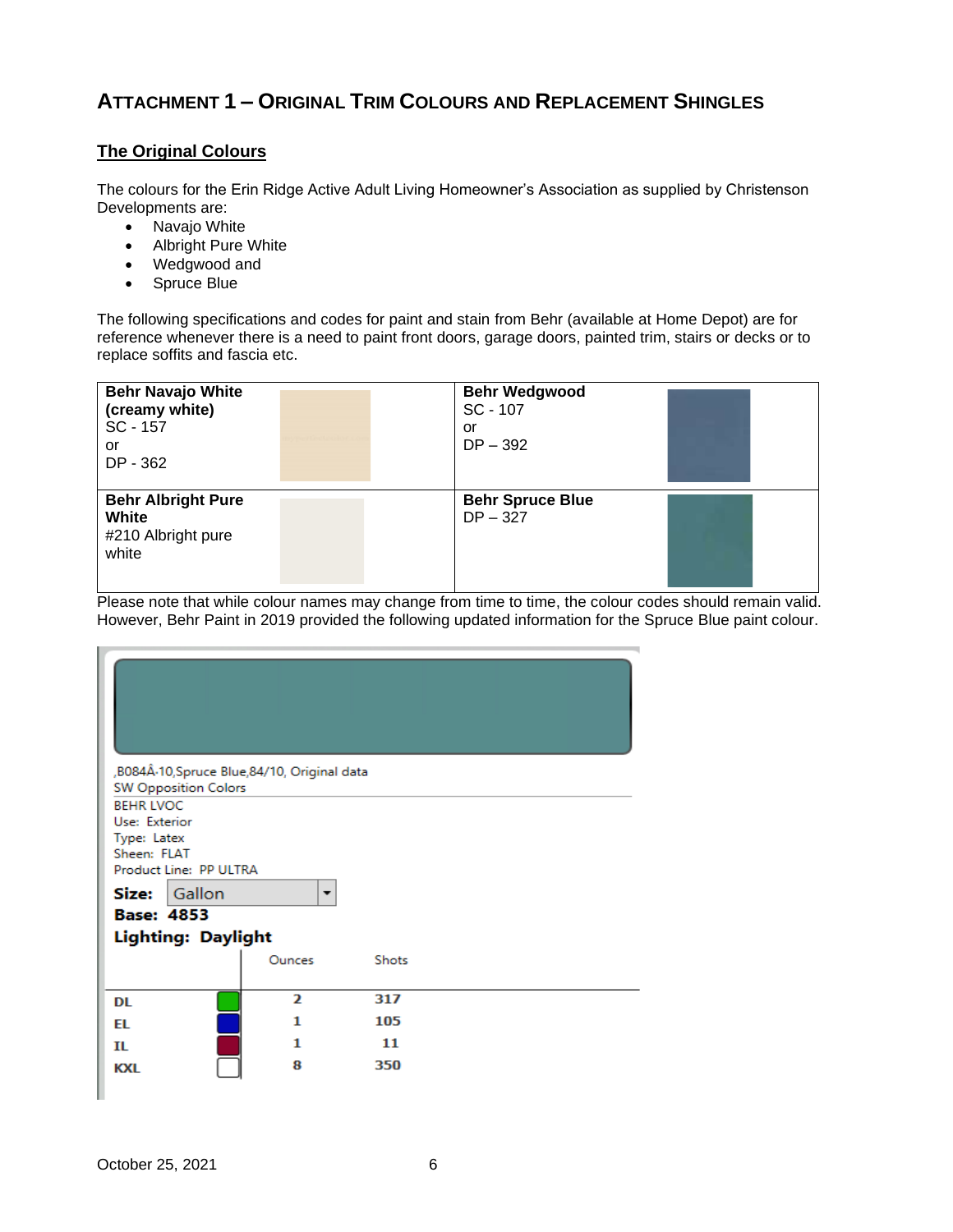#### **Replacement Colour for Fascia Soffits, Eavestroughs and Trim**

The fascia, soffits and eavestrough materials colour names are different. Wayne Building Products carry Pacific Blue which matches Wedgewood and Ivy Green which matches Blue Spruce.

#### **Shingle Replacement Type and Colour**

The IKO Grey Slate Renaissance shingles originally installed throughout the complex are no longer available. In 2011 and 2014 the Board advised that the following products, which are similar to the original shingles, can be used when replacing existing shingles:

- 1. Malarkey Roofing Products architecturally designed laminated fiberglass/asphalt shingles in Storm Grey colour,
- 2. BP Building Products of Canada architecturally designed laminated fiberglass/asphalt shingles in Twilight Grey colour,
- 3. IKO Cambridge architecturally designed laminated fiberglass/asphalt in Charcoal Grey colour, or
- 4. Timberline architecturally designed laminated fiberglass/asphalt shingles in Pewter Grey colour.
- 5. Owens Corning Duration architectural designed laminated fiberglass/asphalt shingles in Estate Gray colour.

Homeowners, who wish to install shingles from a different manufacturer, but in a similar colour and style, must obtain approval from the Board of Directors through the Level 3 Approval Process. In such cases a sample shingle must be provided with the application.

#### **Garage Door and Door Trim Colour**

It has been found that the garage doors painted in Wedgewood or Blue Spruce fade much more quickly than the doors painted Albright Pure White. Also, some houses with Navajo White trim had Albright Pure White garage doors originally installed by the developer. After due consideration, the Board has decided to provide homeowners, who have Wedgewood, Blue Spruce or Navajo White trim on their houses, the option of changing the colour of their garage door to Albright Pure White or using the colour of the remainder of the house trim. When the colour of the door is changed to Albright Pure White, the colour of the door trim must be left in the original colour.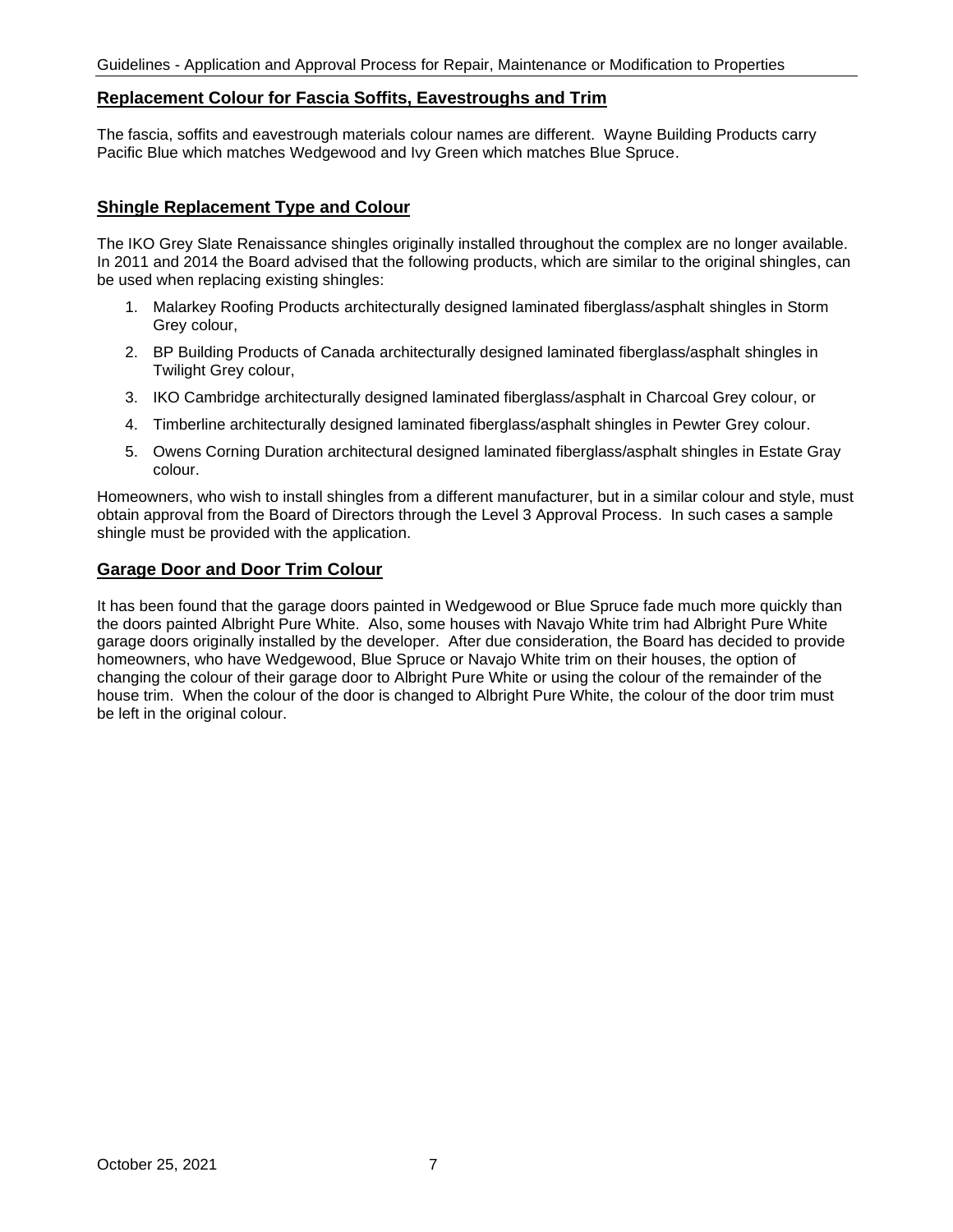# <span id="page-9-0"></span>**ATTACHMENT 2 - APPLICATION FOR PROJECT APPROVAL**

# Erin Ridge Active Adult Living Homeowners' Association

# **Application for Project Approval**

| (Submit to Property Manager)        | Submission Date: ________________         |
|-------------------------------------|-------------------------------------------|
|                                     |                                           |
|                                     |                                           |
|                                     |                                           |
| <b>Summary: Project Description</b> | (Attach Project information as necessary) |

| For office use only                                                |                                             |         |  |  |
|--------------------------------------------------------------------|---------------------------------------------|---------|--|--|
| Date received ___________________________                          | Approval Level: Level 2 Level 3             | Level 4 |  |  |
| Approved By ____________________________                           | Date of Approval: ______________________    |         |  |  |
|                                                                    | City permits required: Yes ________ No ____ |         |  |  |
| This Approval is subject to the conditions specified on next page. |                                             |         |  |  |
| Completion Date: ______________________                            |                                             | date    |  |  |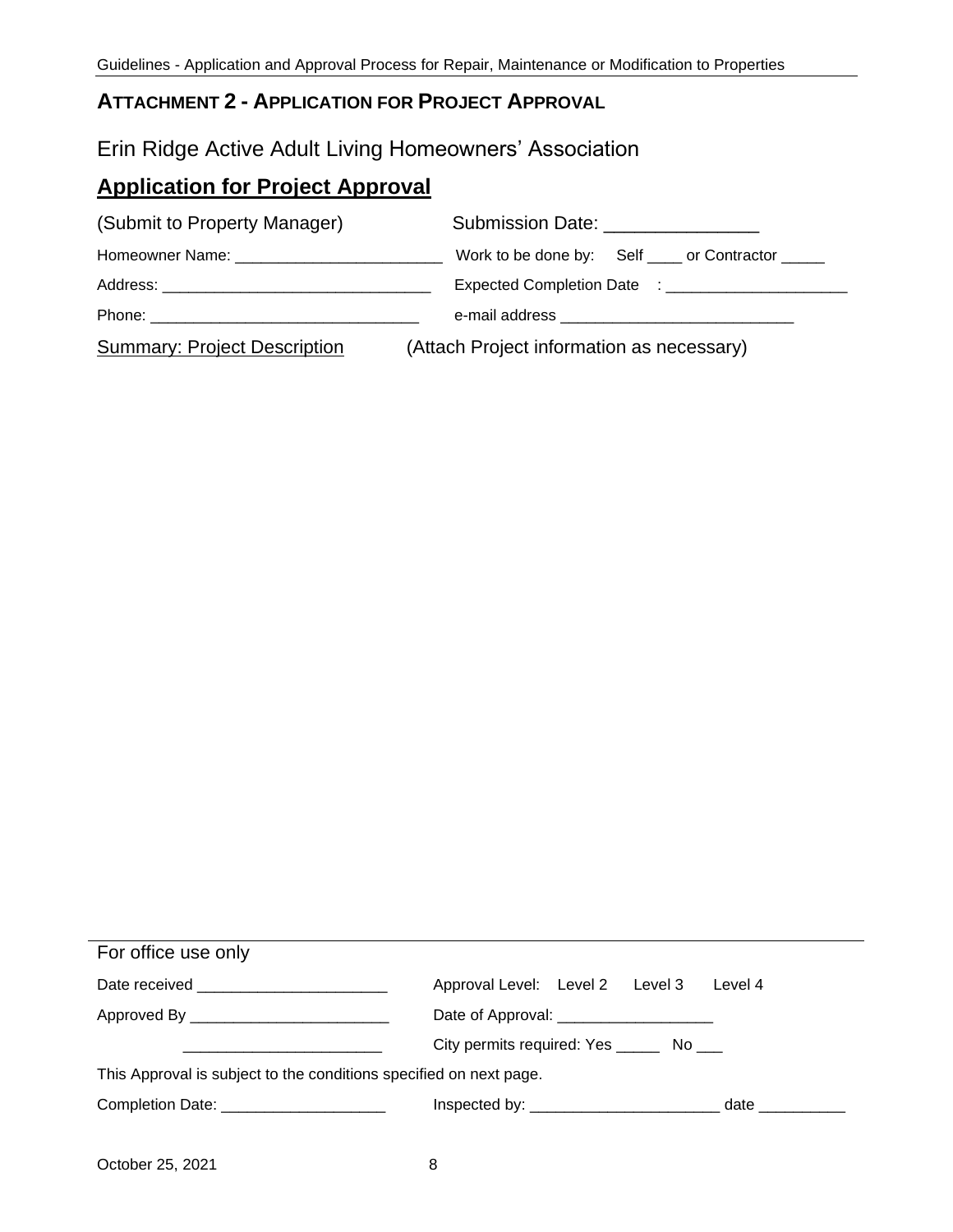# **This approval is subject to the conditions as checked off below:**

| The project is to be completed using the design and materials specified in the Application for Project<br>Approval.                              |
|--------------------------------------------------------------------------------------------------------------------------------------------------|
| The tree/shrub is to be removed and grass seed placed to restore the area to lawn.                                                               |
| The tree/shrub is to be removed and replaced with a new tree/shrub as specified in the Application for<br>Project Approval.                      |
| Erin Ridge Active Adult Living Homeowners' Association does not assume any responsibility for<br>maintenance of the modification.                |
| Your heirs, rights and assigns are to be made aware of their responsibility as it pertains to the repair<br>and maintenance of the modification. |
|                                                                                                                                                  |
|                                                                                                                                                  |
|                                                                                                                                                  |
|                                                                                                                                                  |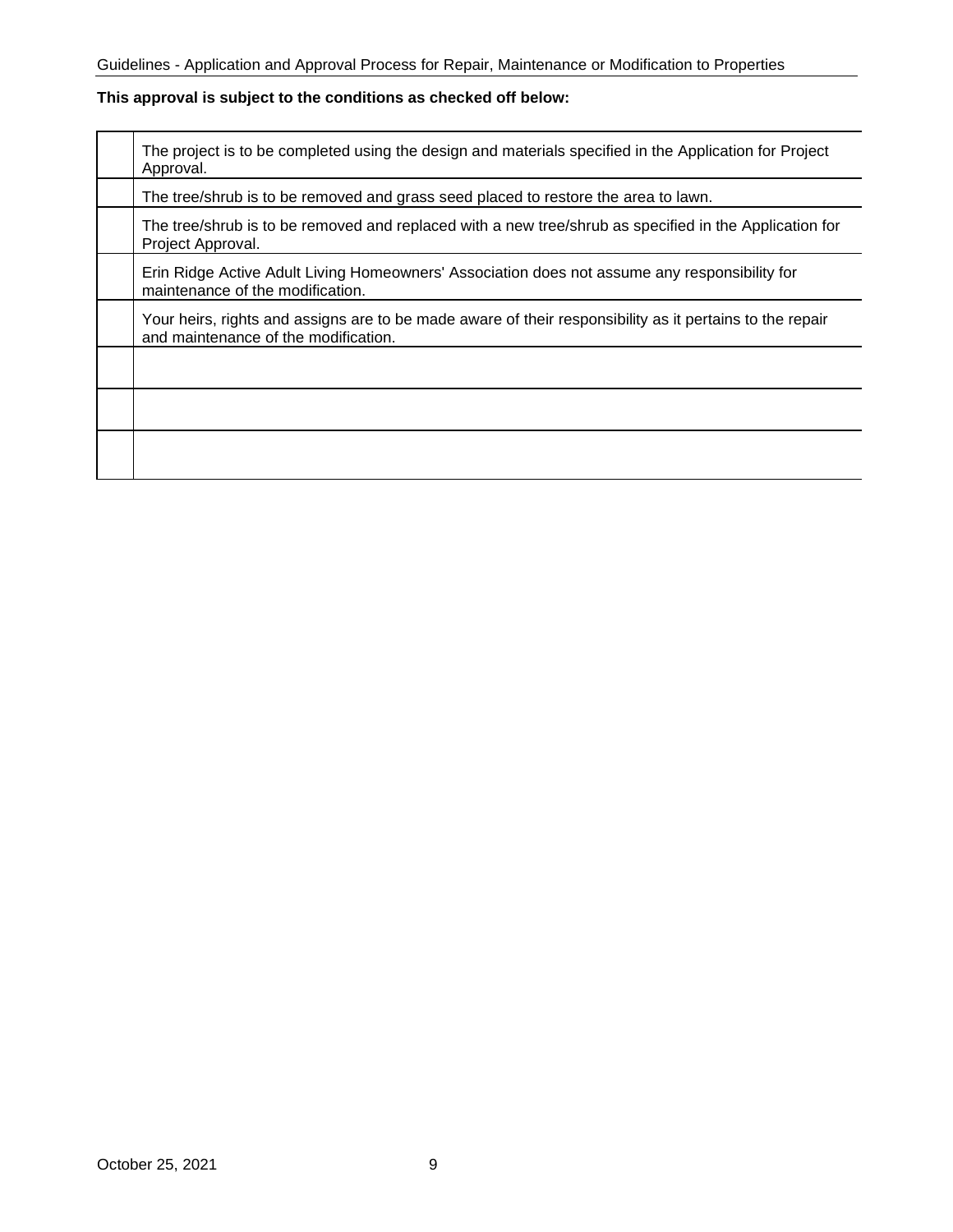# <span id="page-11-0"></span>**ATTACHMENT 3 – REPLACEMENT OF DECKS AND EXTERIOR MODIFICATIONS**

At the 2013 AGM a Special Resolution was passed granting the Board authority to grant conditional approval pursuant to Article 4.3 (h) of the Association By-Law's, to a homeowner's request to replace the existing wood deck stair and deck railings with a metal and glass components. This request has since received full approval. Previously the Board had granted approval to another application to replace the wood decking with composite material of a similar colour. These precedents will be used by the Board when reviewing applications to replace wood decks with modern materials.

At the 2015 AGM a Special Resolution was passed incorporating the above principles and also addressing the situation where composite decking, metal or glass railings and metal or composite stairs are not available in the original colour of the deck. The amendment reads as follows:

*Wooden decks may be replaced with composite decking and metal or glass railings. Also, wooden stairs may be replaced with metal stairs or stairs with metal stringers and composite treads. Where such materials are not available in the original colour of the deck, complementary neutral tone decking, and stairs and white railings may be used.* 

A Special Meeting of the Association on June 25, 2018 approved the following amendment to the Association By-Laws:

*Wooden decks may be replaced with wood decking and stairs treads stained in natural colour and wood, metal or glass railings finished in white. In such cases the perimeter of the deck and stairs stringers shall also be finished in white.* 

As part of that endeavor, it is expected that the functionality of the privacy walls will be maintained by the use of either opaque glass or lattice work in dimensions similar to existing privacy walls and in white as the new railings. Also, it is expected that when white railings are installed on decks where the colour of the existing deck is other than white, the existing colour will be painted over in white to match the new railings.

In reviewing such application, the Board will consider each application on a case by case basis and strive to maintain architectural integrity of the community while permitting the use of modern building materials in a tasteful manner.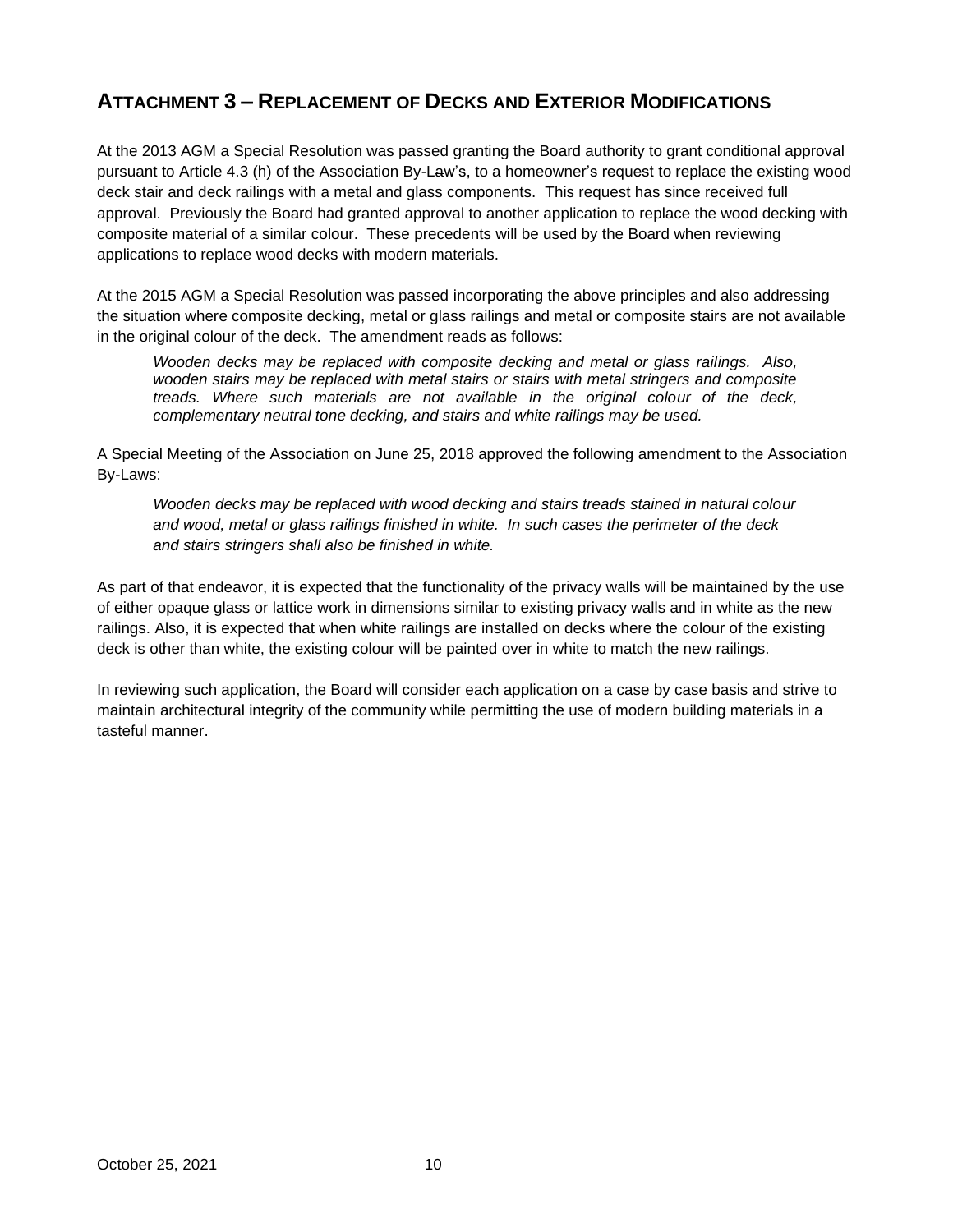# <span id="page-12-0"></span>**ATTACHMENT 4 - THE PROPERTY MANAGER**

Tammy Pope KDM Management Inc. #210, 150 Carleton Drive St. Albert, AB T8N 6W2

Office Hours - Monday - Friday 8:30 AM to 4:30 PM Phone: 780-460-0444 extension 349 Fax: 780-460-1280

e-mail - tpope@kdmmgmt.ca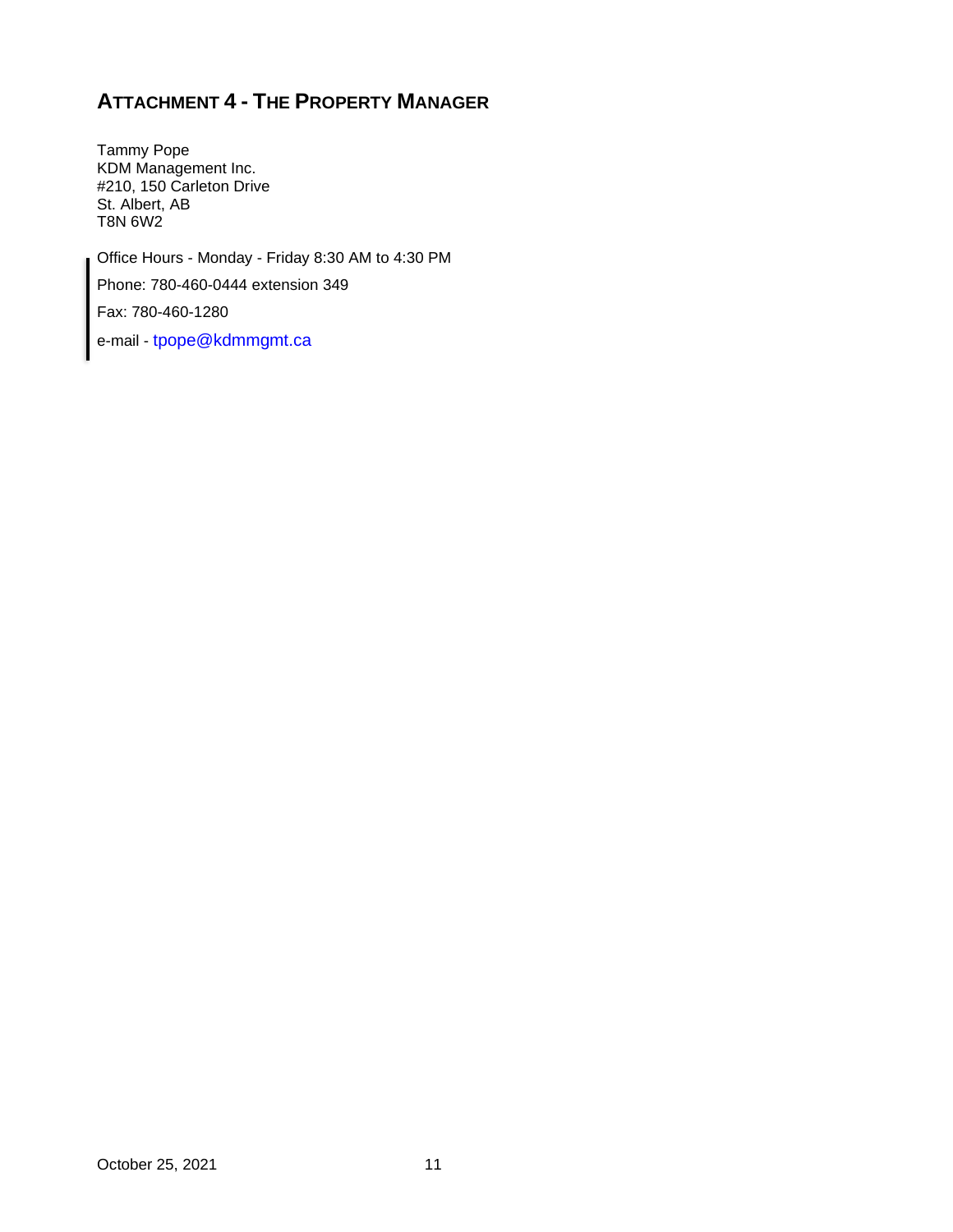# <span id="page-13-0"></span>**ATTACHMENT 5 – ASSOCIATION BY-LAW ARTICLE 4.3 (H)**

By-Laws Article 4.3(h) was approved at the Special General Meeting of the Erin Ridge Active Adult Living Homeowners Association, held in the City of St. Albert, on the 15<sup>th</sup> day of December 2005 and subsequently amended to read:

"4.3(h) To grant approvals for modifications concerning Article 2.2 of the Erin Ridge Active Adult Living Homeowners' Association's Restrictive Covenant, Easement and Encumbrance Agreement hereinafter referred to as "Article 2.2", subject to the following Policy, Procedures, and Appeal Process:

### **1.0 Policy**

- 1.1. Applications for landscape modifications and gardens, under Article 2.2(d) and outdoor communication devices or other satellite dishes, aerials, air conditioners or similar devices as per Article 2.2(g) will be approved by the Board based on precedents;
- 1.2. Applications for construction of fences, walls, barriers or structures other than the Building as per Article 2.2(c), or for permanent outdoor clothes hanging devices as per Article 2.2(g) will not be entertained except by Special Resolution of the Association;
- 1.3. Applications for additions or alterations to the exterior of any Building as per Article 2.2(b) will be assessed and approved based on precedents and the following criteria:
- a) The design of the project must be consistent with, and complementary to, the general architectural theme of the community;
- b) Any multi-season permanent addition to any Building must match the exterior of the existing building. That is the same type and colour of siding or stucco, same building and rooflines and same roofing materials;
- c) A seasonal screened-in sunroom may be constructed on the deck of the Building. It may be constructed with vinyl and screen walls and acrylic or metal roofing materials. The structure lines and colours shall be the same as the Building. Any sunroom shall in no event extend beyond 10 feet from the "Building" and be no wider than 14 feet;
- d) Wooden decks may be replaced with composite decking and metal or glass railings. Also, wooden stairs may be replaced with metal stairs or stairs with metal stringers and composite treads. Where such materials are not available in the original colour of the deck, complementary neutral tone decking and stairs and white railings may be used.
- e) Wooden decks may be replaced with wood decking and stairs treads stained in natural colour and wood, metal or glass railings finished in white. In such cases, the perimeter of the deck and stairs stringers shall also be finished in white.
- f) Deck expansions are permitted, but may not extend beyond 10 feet from the Building, not including allowances for a 3' (foot) by 3' (foot) stair landing;
- g) The Homeowner is responsible for ensuring all necessary permits are obtained and all municipal, provincial and federal requirements are satisfied. The project must comply with all requirements of the Restrictive Covenant, Easement and Encumbrance Agreement, and not contravene any By-Law of the Association;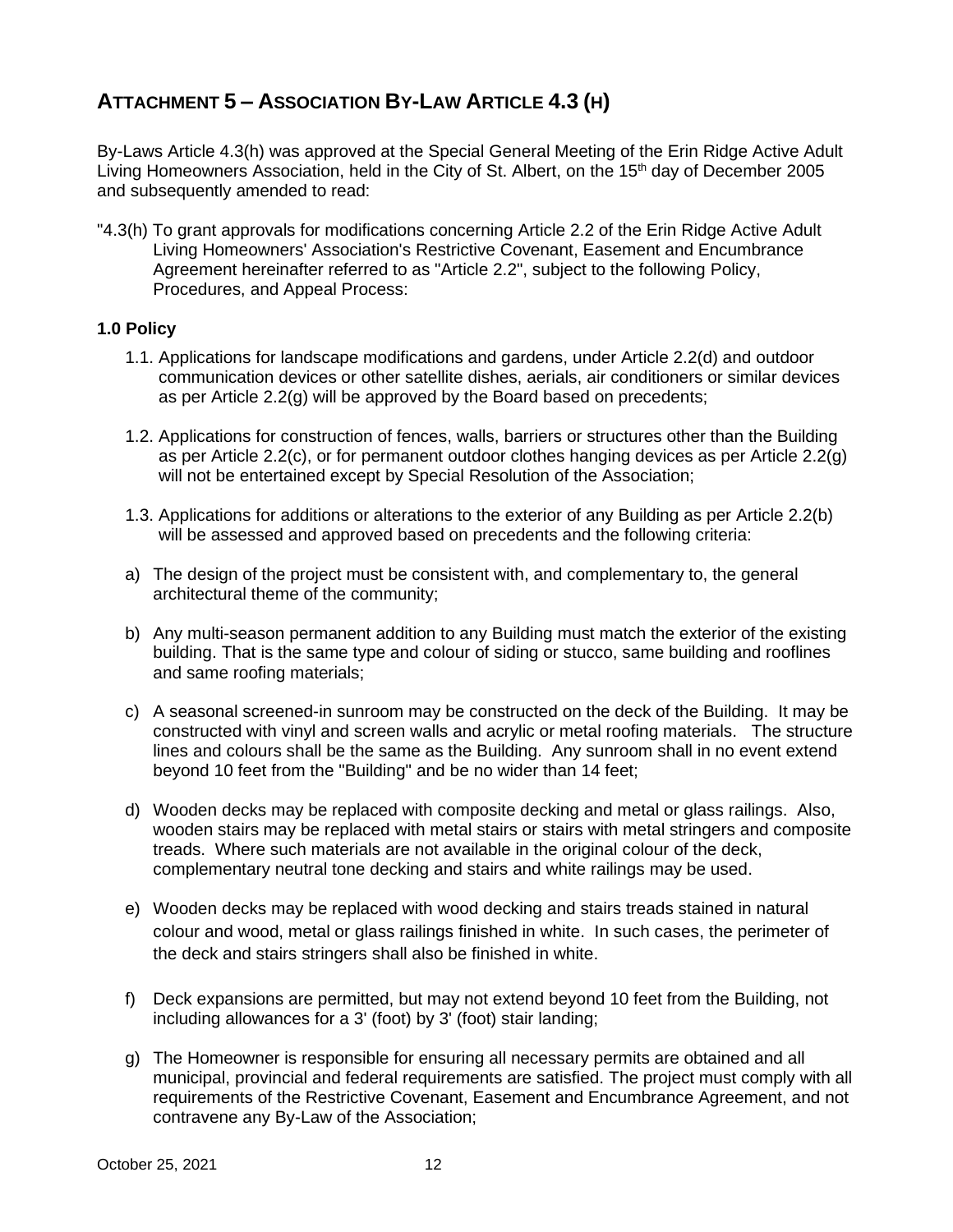- h) The project must be designed and constructed by appropriately qualified personnel and must comply with all applicable building codes;
- i) The Homeowner must agree to pay for all costs to repair any damages to any neighbour's property as a result of the project;
- j) Ongoing maintenance of the alterations or additions to the Building will be the responsibility of the Homeowner and future Owners of the property; and
- k) In case of alterations or additions to a semi-detached Building the Homeowner shall provide a letter of risk management to the adjoining Homeowners.

### **2.0 Procedures**

The following procedures shall apply for processing applications for approval of additions or alterations to the exterior of any Building as per Article 2.2(b):

- 2.1 The Homeowner submits a proposal to the Board outlining the intent and extent of the project. In order to receive conditional approval the applicant commits to satisfying the criteria outlined in Article 1.3 of this Policy;
- 2.2 Once conditional approval is obtained, the Homeowner is required to prepare a detailed plan demonstrating all of the conditions and criteria will be met. The Board will review the detailed plan and, if satisfied may approve the project. Such approval will take effect twenty-one (21) days after the issue, provided no appeals have been received;
- 2.3 When the Board approves an application for additions or alterations to the exterior of any Building as per Article 2.2(b), it shall within ten (10) days deliver a notice to all Members of the Association advising of the approval;
- 2.4 The Homeowner shall ensure the contractor and all persons involved are briefed and fully understand the scope and limitations of the project and no deviations are permitted; and
- 2.5 Upon completion of the project, the Board will ensure a final inspection is made to verify all requirements have been met. Any costs associated with the final inspection shall be borne by the Homeowner. It will be the Homeowner's responsibility to immediately correct any deficiencies identified in the final inspection.

### **3.0 Appeal Process**

- 3.1 A Homeowner whose application is rejected may file an appeal to the Association;
- 3.2 Any Member of the Association who opposes the approved additions or alterations to the exterior of a Building may file an appeal to the Association within ten (10) days of delivery of the notice of approval to their residence;
- 3.3 Appeals must be filed in writing and will be presented at the next Annual General Meeting or at a Special Meeting of the Association convened under By-Law 3.2(a);
- 3.4 A copy of the written appeal(s) and a notice of a meeting shall be delivered to each member of the Association twenty-one (21) days in advance of the meeting of the Association; and
- 3.5 The appeal will be decided by a Special as specified in the Alberta Societies Act.

October 25, 2021 13